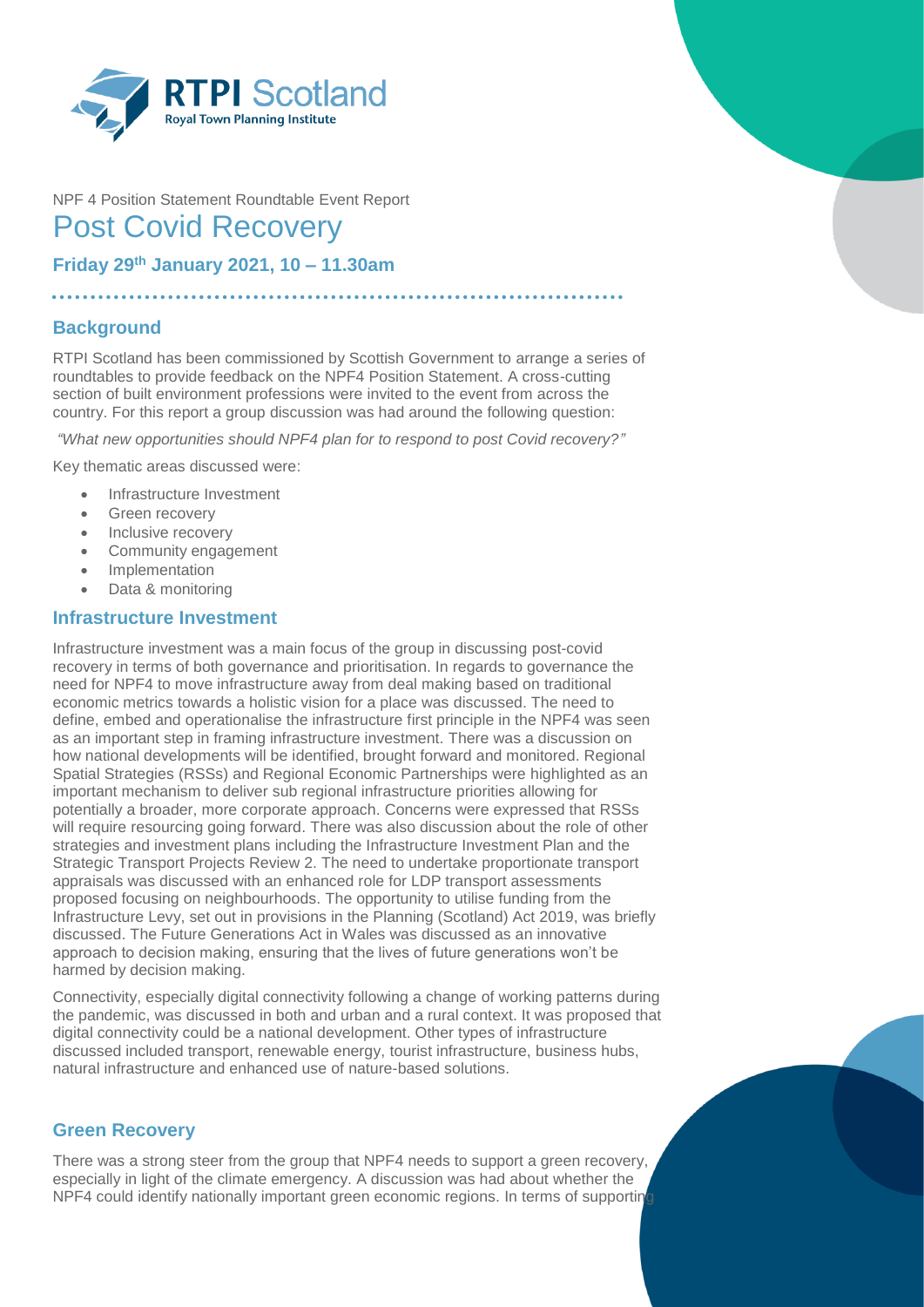

renewable energy ambitions a discussion was had over how well integrated energy policy will be with the NPF4, with cross service alignment seen as key to delivering outcomes by delegates. A discussion was had about the capacity across the public and private sectors to deliver renewable capacity. It was discussed whether training and higher education opportunities should be aligned with strategic growth of green sectors. The need to include the reuse of vacant and derelict land in a green recovery was discussed although some delegates felt this would need to address the viability of some highly constrained sites and not prejudice appropriately located development on greenfield. It was questioned how the NPF4 can support emerging technologies such as hydrogen and help provide policy support to widespread retrofitting of existing buildings.

#### **Inclusive Recovery**

Another key theme of the session was how inclusive post-Covid recovery can be achieved. It was noted by the group that Covid had exposed existing inequalities in society in terms of varying community resilience to the economic and social shock brought about by the pandemic. It was also recognised by the group that economic impact of Covid has differed greatly across sectors and places, with the acute decline of town centres highlighted. Some delegates promoted a pan-Scotland approach to regional redistribution to tackle inequality supported by an understanding of the level of infrastructure necessary to do so. Concern was expressed that decision making driven by typical economic development metrics may reinforce patterns in investment within the central belt. Concerns were also expressed by the group that planning be seen as a barrier to economic development and that widespread deregulation be seen as route out of the crisis, at the cost of placemaking and quality outcomes. Rebalancing regional and local economies was seen as important outcome from NPF4 by the group. The need for NPF4 to prioritise regeneration initiatives through policy frameworks and national developments was proposed. The use of the inclusive growth diagnostic tool to support decision making was discussed but also the need to understand barriers to regional economic growth such as depopulation and high land values.

## **Community Engagement**

There was a discussion over the role of community engagement in supporting post-Covid recovery, especially Local Place Plans (LPPs). In particular, the framing of LPPs around 20 minute neighbourhoods was supported by the group as the simple messaging could be easily promoted. It was highlighted that in England most local authorities have specialists handling neighbourhood plans. There was a brief discussion over whether a small increase in permitted development rights might remove some minor householder applications from planners to allow more capacity to undertake fuller community engagement and support the production of LPPs. It was discussed whether developer obligations could be used to provide resource for LPPs. The need to tie in LPPs across public service including especially LOIPS and community planning was mentioned. The wider need to get public buy-in with NPF4 was discussed especially the involvement of younger persons. Some delegates advocated for a PR campaign, including social media, to run alongside the publication of the NPF4 - similar to public health campaigns.

## **Implementation**

Delegates generally felt the need for various stakeholders to cost, fund and take a delivery lead on infrastructure need clarified. Alongside this some delegates expressed the need to encourage culture change so as to establish genuine delivery partnerships. There was concern that the Position Statement had presented LDPs as the main delivery vehicle but that NPF4 should also have a clear role in delivery, especially when dealing with windfall sites that have not been allocated in the LDP. Accordingly the detailed wording in the NPF4 needs to be carefully considered. Some delegates felt that the language used in the Position Statement was not precise. The need for the NPF4 to seen as a corporate document across all agencies and stakeholders was discussed as vital to delivering its intentions. Alignment with other national documents, such as